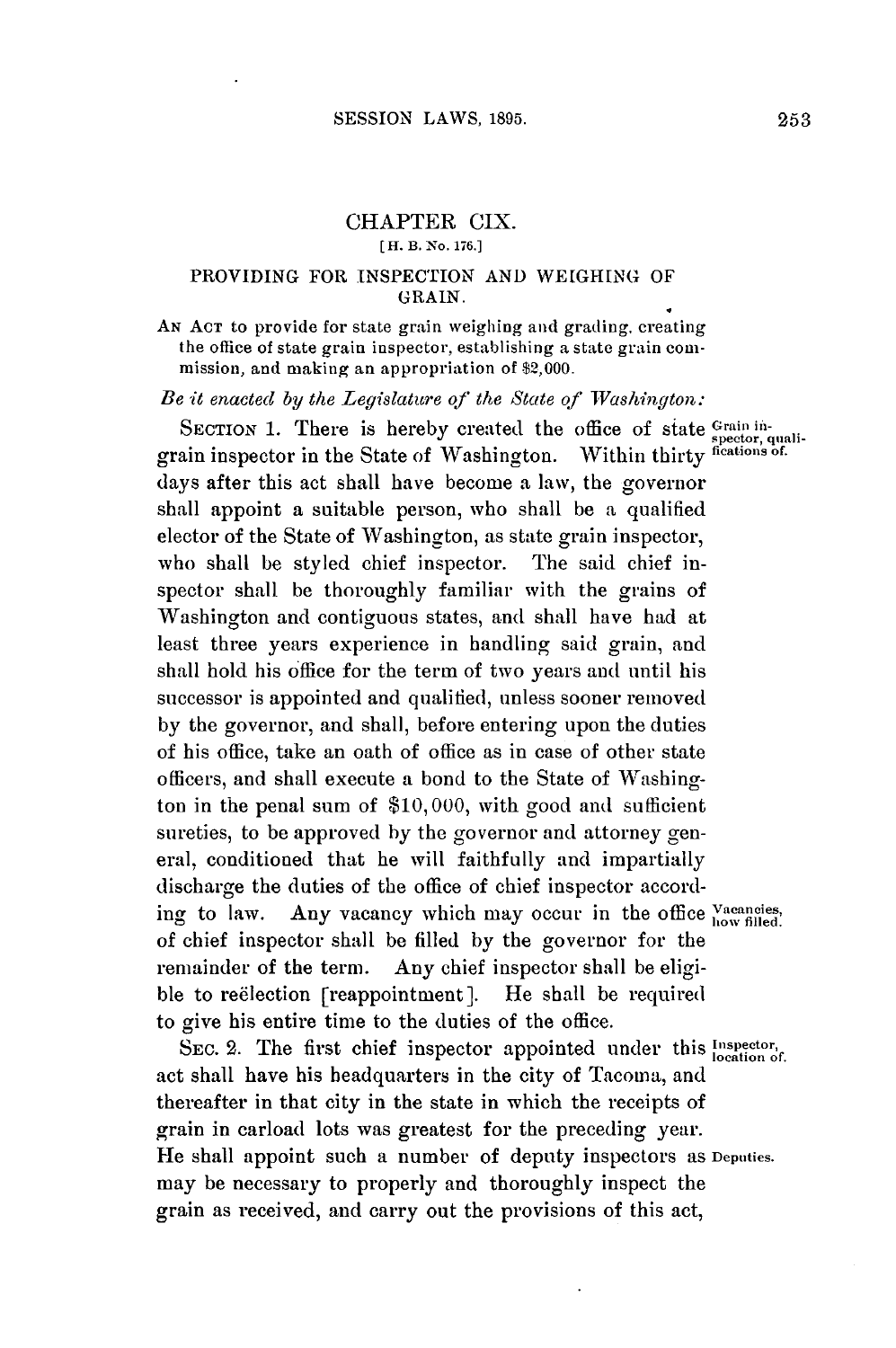### **SESSION** LAWS, **1895.**

one of whom shall be stationed in each of the cities provided with state inspection under this act, and styled chief deputies. The cities of Seattle, Tacoma and Spokane are hereby provided with state inspection under this act, and such other places in the state where grain is received in carload lots for milling or export may be designated as plac6s for state inspection **by** the state grain commission: *Provided,* That the expenditures for inspecting at such places so designated **by** the state grain commission shall not exceed the receipts of fees at such place or places.

**Deputies, qual-** SEC. **3.** Said chief deputy inspectors shall be expert **ifications of.** grain men with at least three years experience handling grain, and shall take an oath of office as in case of a chief inspector, and shall each give bonds to the State of Washington in the penal sum of **\$5,000,** with good and sufficient sureties, to be approved **by** the governor and attorney general, and conditioned as in case of the chief inspector.

Bonds, where **SEC. 4.** The bonds given by the chief inspector and chief deputy inspectors shall be filed in the office of the secretary of the State of Washington, and suit may **be** brought upon said bonds in any court having jurisdiction thereof for the use of any person or persons who may be injured **by** reason of a neglect or failure to comply with the law or the rules and regulations made thereunder.

**Removals. SEc. 5.** The chief inspector shall have the power to remove any of the deputy inspectors at pleasure, and said deputy inspectors shall act under the immediate control and supervision of the said chief inspector.

**Reports, to SEC. 6.** It shall be the duty of such chief deputies to **contain what.** make daily reports to the, chief inspector, showing the number of cars weighed and granded [graded], the weight and grade of such cars, the amount **of** fees, fines and forfeitures collected and such other information as the chief inspector may require. He shall make remittances of all moneys collected under the provisions of this act as directed **by** the chief inspector.

> SEC. 7. The chief inspector shall be allowed one clerk at a salary of ten hundred dollars per annum, to be paid monthly in the same manner and out of the same funds the chief inspector is paid.

salary of.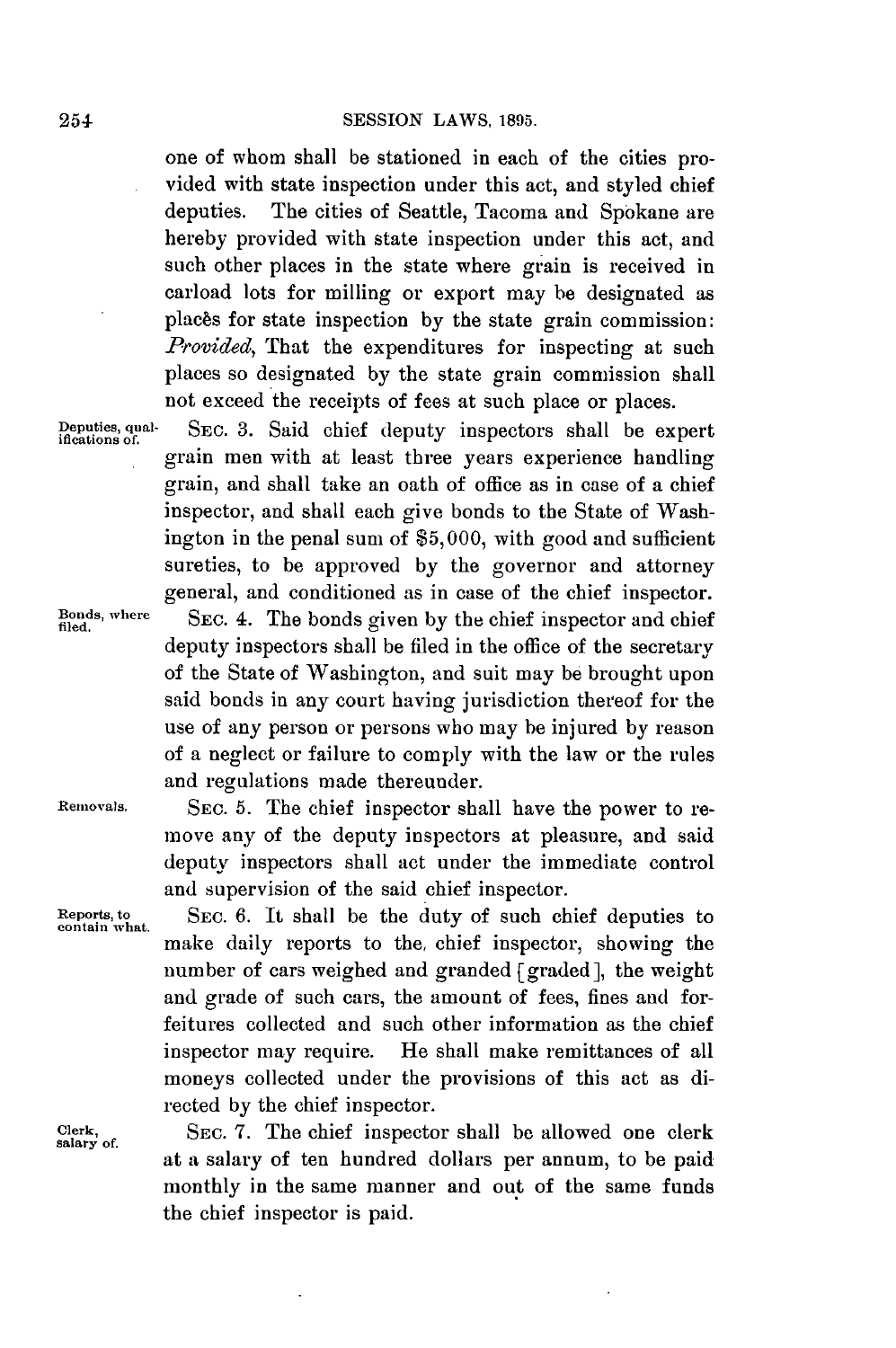SEC. 8. No chief inspector or deputy inspector shall, *pisqualifi*during his term of office, be interested directly or indirectly in handling, storing, shipping, purchasing or selling grain, nor shall he be in the employment of any person or corporation interested directly or indirectly in the handling, storing, shipping, purchasing or selling of grain.

SEC. 9. Any duly authorized chief inspector of grain Neglect of who shall be guilty of any neglect of duty or who shall ment for. knowingly or carelessly inspect any grain improperly or who shall, directly or indirectly, accept any money or other consideration for any neglect of duty or any improper performance of duty as such inspector of grain, or any person, persons, corporation or agent who shall improperly Bribery, penalty for. influence or attempt to improperly influence any inspector of grain in the performance of his duty as such inspector shall be deemed guilty of a misdemeanor, and, on conviction thereof, shall be fined not less than one hundred dollars nor more than five thousand dollars, in the discretion of the court.

**SEC. 10.** Appeal may be taken to the chief inspector **Appeals.** from the decision of any of his deputies as to grade of grain, and in case of such appeal the decision of the chief inspector shall be final and binding on all parties concerned, except as hereinfter provided.

SEC. 11. The chief inspector and his deputies shall, at *Inspectors*, the places provided with state inspection under this act, supervise and have exclusive control of the weighing and grading of grain which may be subject to the inspection under the provisions of this act, and the action and certificate of such inspectors and his assistants in the discharge of the aforesaid duties shall be conclusive upon all parties at interest. They shall keep suitable books of record in their office, upon which shall be kept a faithful and true record of every car of grain inspected **by** them, showing the number and initial of such car, the kind of grain and its grade, and if graded below number one grade the reason for such grade, the amount of fees and forfeitures collected and disposition of same, and for each carload of grain inspected they shall give a certificate of inspection, showing the kind and grade of same and reason for all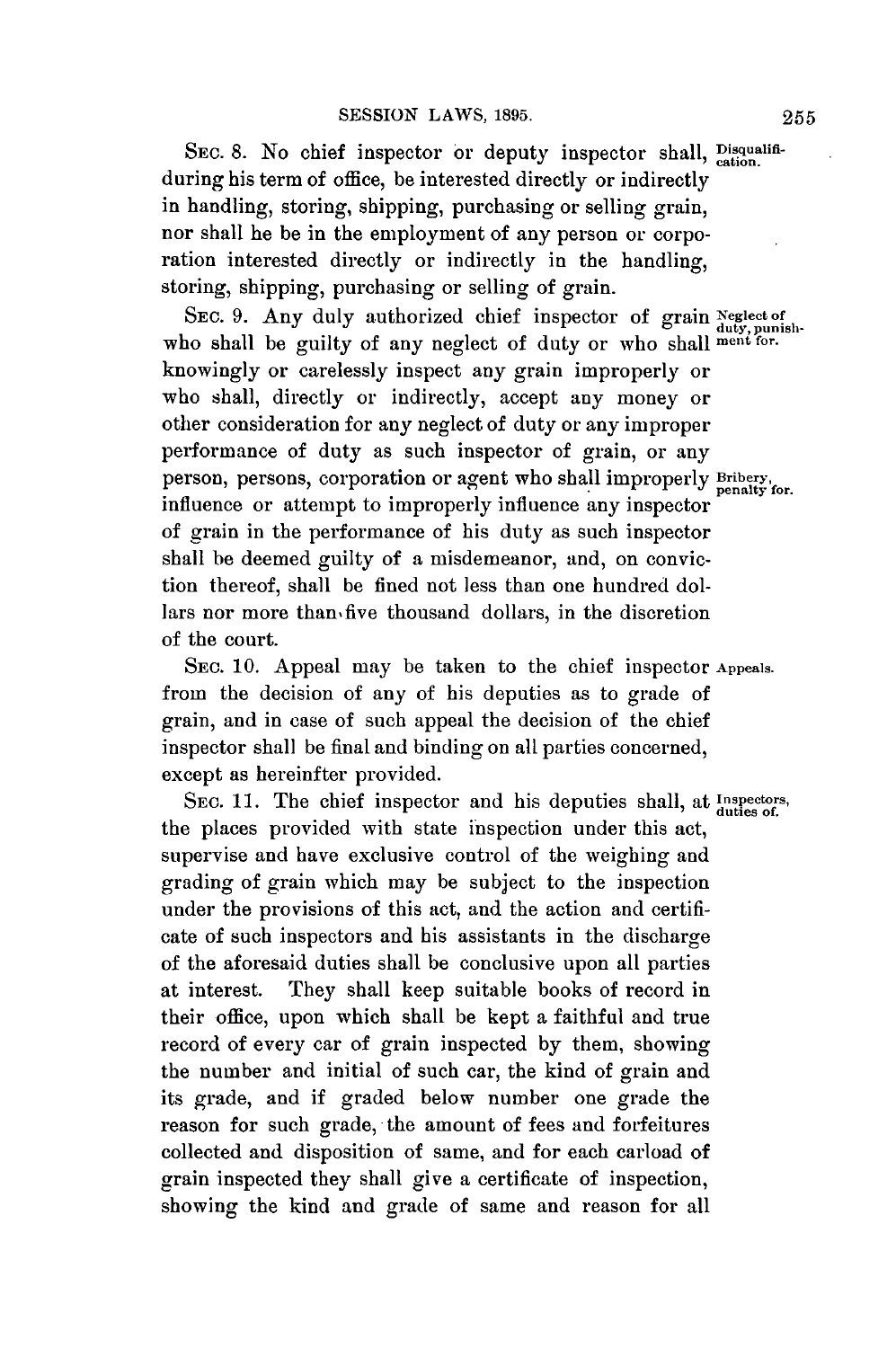#### **SESSION** LAWS, **1895.**

grades below number one, the number of sacks, if sacked grain, with the grade or grades and weight of same, if requested to do so **by** the consignor or consignee. They shall also furnish the agent of the railroad company over which such grain was shipped a certificate showing the weight of the grain if requested to do so. They shall also keep a true record of all appeals, decisions, licenses granted or revoked, and a complete record of every official act, which books and records shall be kept in their office and open to any party in interest.

grain or their agent or broker or any warehouse manager shall be aggrieved at the original grading of his or their grain, such aggrieved person or persons may, before or after unloading said grain, call upon the chief inspector or his resident chief deputy for a reinspection, whose duty it

Reinspection, SEC. 12. In case any owner, consignee or shipper of when.

shall be to carefully reinspect it, and if, in his opinion, the grades should be changed he shall at once make the change; but any such reinspection shall be called for within thirtysix hours after the first inspection, not counting Sundays Reinspection, and legal holidays. A charge of one dollar a car, in addition to the regular charge for inspection fee, shall be paid the chief inspector or resident chief deputy **by** the person calling for the reinspection under this section before the case is taken up, which shall be returned to the person paying it if the decision is in his favor; otherwise it shall be paid into the state treasury **by** the chief inspector. Should any owner, consignee, shipper or warehouseman in charge of such grain mingle it with other grain before said reinspection, and thereby lose its identity, the person so mingling such grain shall accept and account for it as number one in grade: *Provided,* Notice has been given him

that such grain is to be held.

**Arbitration. SEC. 13.** In case any owner, warehouse manager, consignor, consignee or shipper shall be satisfied [dissatisfied] with the reinspection of any lot of grain, as provided in the preceding section of this set **[act],** and desires to appeal the same from the decision of the chief inspector or resident chief deputy inspector, such dissatisfied person shall choose a competent and disinterested party to act with the chief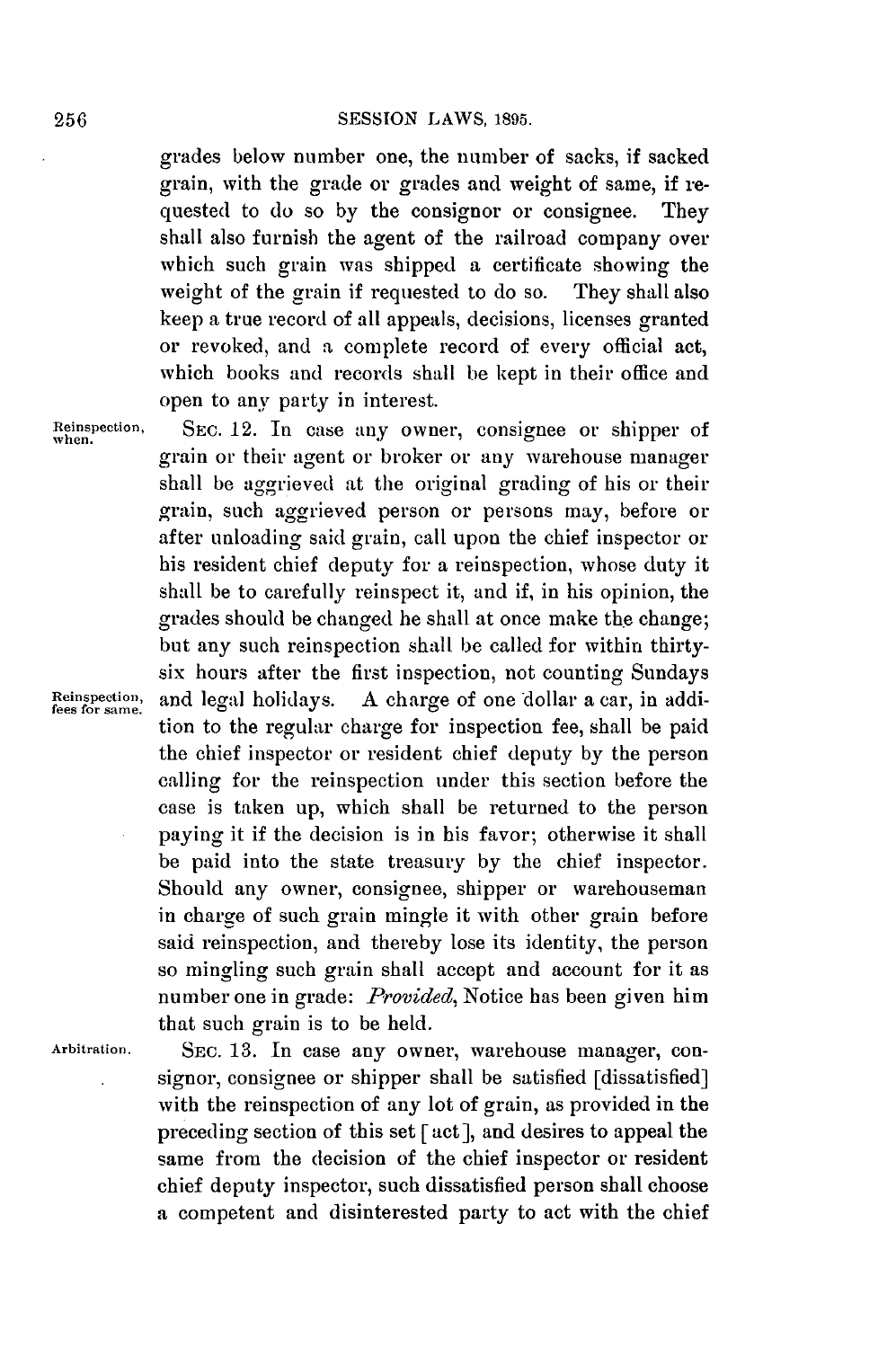inspector or resident chief deputy, and the two shall choose a third competent and disinterested party, and these three shall then decide the appeal, and their decision shall be final and binding on all parties concerned: *Provided, however,* That the party thus appealing shall enter his appeal at the time of reinspection and the decision shall be made within twenty-four hours, and the person or persons making the appeal shall, before it is taken up, pay the chief inspector or his deputy five dollars for each case, which sum shall be refunded to the party making the appeal in case the decision is in his favor, but if the decision is against him the said five dollars shall be paid to the chief inspector and **by** him paid into the state treasury.

**SEC. 15 [14].** Every railroad company or common car- **Side tracks** provided, rier delivering grain in cars at any of the places provided **when.** with state inspection under this act shall provide convenient and suitable side tracks on which all cars of grain delivered **by** them shall upon arrival be set and arranged conveniently for inspection, and after being inspected such railroad company or common carrier shall promptly distribute all such cars of grain and set them at the proper place or places to be unloaded, to be designated **by** the. consignor or consignee: *Provided,* Their tracks extend to such places, for which no switching charge or other charge or charges shall be made **by** any such railroad company or common carrier. Any common carrier using steamboats Inspection or any water craft for delivering grain at any of the places **collected.** having state inspection shall before the same is removed from the dock notify the chief inspector or his chief deputy of the delivery, and pay to him the inspection fees as provided under this act, or under the rules and regulations made **by** the board of state grain commissioners governing such cases as herein provided for, which charges may be collected from the consignee **by** the said common carrier before such grain is removed from the dock **by** him. In all cases the inspection charges may be charged to the grain and collected therefrom **by** the consignee, agent or broker.

**SEC. 16 [15].** After cars are placed for inspection as **Inspection,** required **by** this act the chief inspector or one of his deputy

**-17**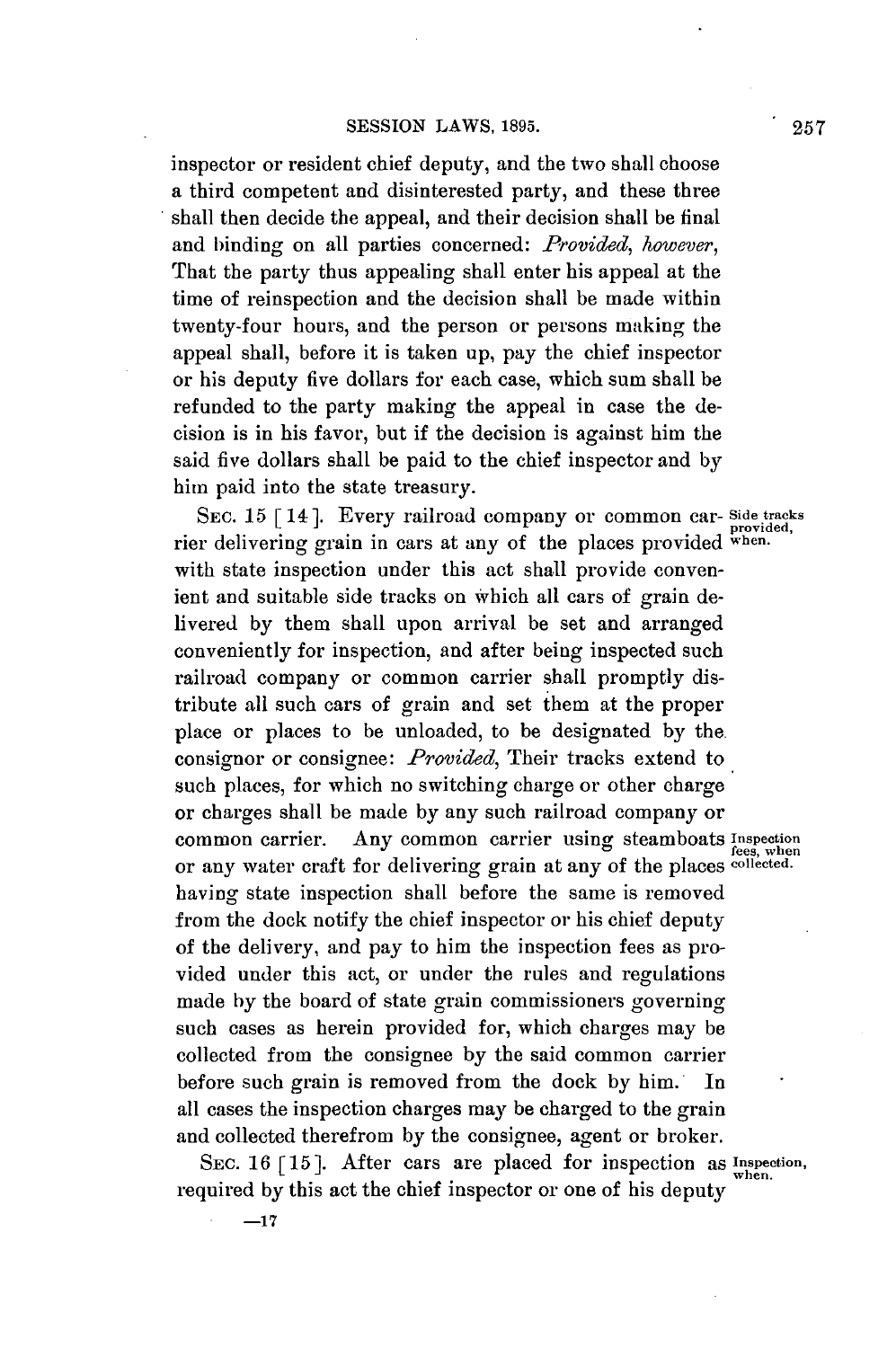inspectors shall promptly open them and carefully inspect and grade them according to the merits of the grain they contain and in accordance with the grades, rules and regulations provided **by** this act, and shall leave in each car a card showing the grade of such grain, and if graded below number one grade the reasons for such grade shall be noted in the margin of the card; the inspector shall then seal each car inspected with his official seal, keeping a correct memorandum of it. In all cases where no appeal is taken from any inspectors' decision within the time prescribed for making appeals as provided **by** this act, his decision thereon shall be final and binding on all concerned, and in all cases teruftes appealed as provided **by** this act the chief inspector or his chief deputy shall, after the final appeal is decided, issue an inspection certificate in accordance with the decision made on the appeal, which certificate shall be final and binding on all concerned as to the giade of the grain.

Fraud in SEC. 17 [16]. After any grain has been duly inspected loading. should any inspector, warehouseman, miller, wharfinger or other person who may be unloading it find that in any car there is concealed a poorer grain than is shown at the time of inspection and that it does not equal the grade given it **by** the inspector, he may upon such discovery set out the car or cars containing such **grain** and call for a reinspection, and the chief inspector or one of his deputies shall be called in and shall reinspect it and make a grade to conform to such rules for reinspection. No charge shall be made for such reinspection where it is shown that such poorer

grade was concealed.<br>
Interstate SEC. 18 [17]. Any grain originally consigned to a destination outside of the state shall not be subject to state inspection nor to the inspection fees provided for in this act, unless it is milled or stored, or passed through some mill or warehouse in transit within this state, in which case it shall pass the regular inspection and pay the regular charges.

Scales, when SEC. 19 [18]. The chief inspector shall have full supervision of the inspection of all grain and the weighing of same at places provided with state inspection under this act, and at least twice each year he and his chief deputies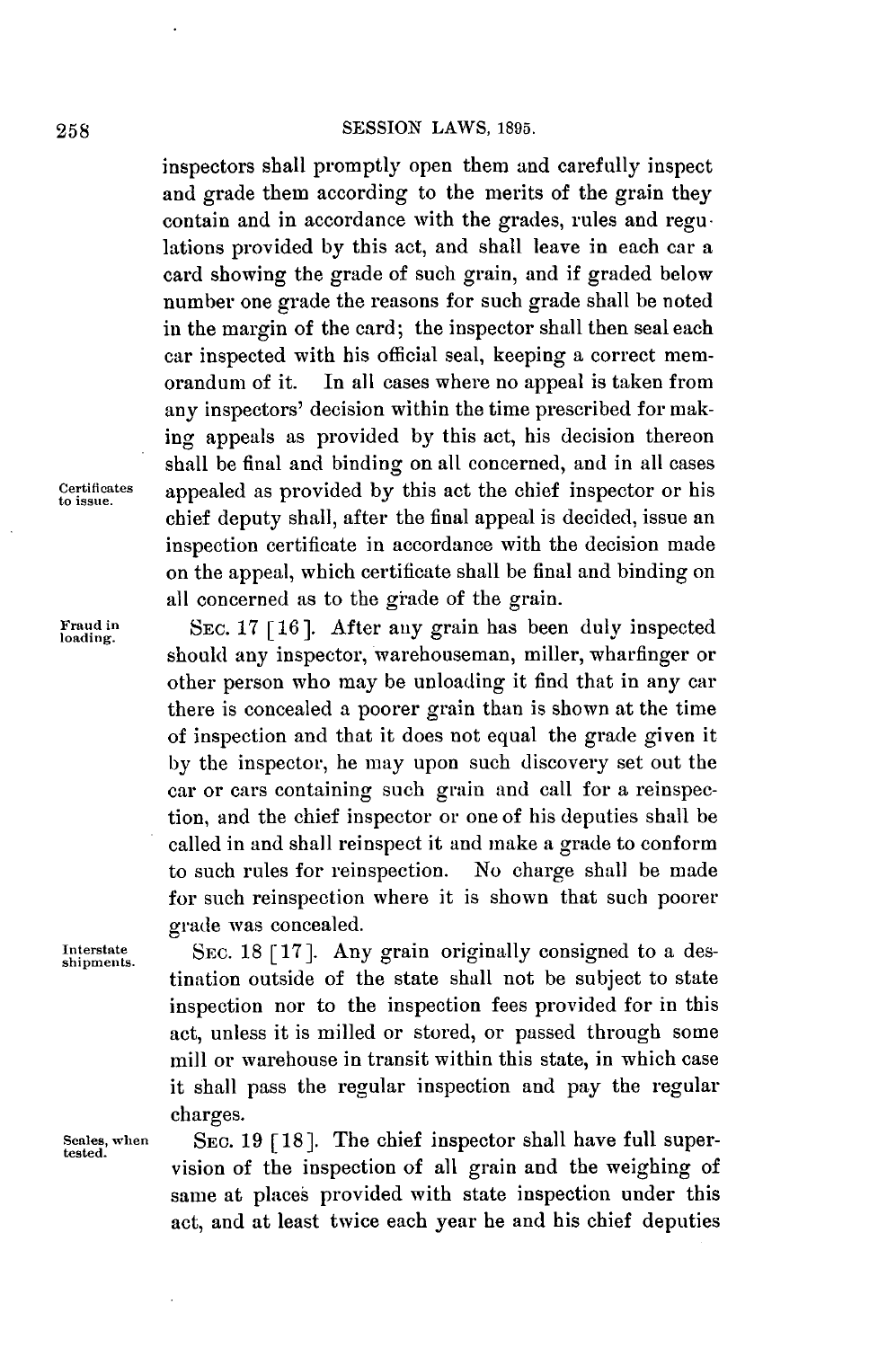shall examine, test and correct all scales used in weighing grain at places provided with state inspection, one **of** which tests shall be made at the beginning of each season, and after such scale is tested, if it be found correct and in good condition, he or his chief deputy shall seal the weights and issue to the proprietor or proprietors of the place where **License to** weighers. such scales are found a license certificate authorizing such proprietor or proprietors to use the said scales for weighing grain, so long as they are kept correct and in good condition, which license shall be good for one year, unless sooner revoked **by** the chief inspector or his chief deputy. The party receiving such license shall pay the chief in- **License fees.** spector or his chief deputy the sum of five dollars per annum, which sum shall be paid into the state treasury **by** the chief inspector and credited **by** the state treasurer to the state inspection fund. **If** such scales be found inaccurate or unfit for use, the chief inspector or his chief deputy shall notify the party operating or using them and the party thus notified shall, at his own expense, thoroughly repair the same before attempting to use them, and until the same is done to the satisfaction of the chief inspector or his chief deputy the license of such party or parties shall be suspended or revoked in the discretion of the chief inspector or his chief deputy, but no license fees shall be returned to any one **by** reason of any license being suspended or revoked.

SEC. 20 <sup>[19]</sup>. Every person, persons, corporation or *General* agent operating any warehouse, mill, elevator, wharf, dock, commission house, feed store, or other place where grain is received and weighed, located at places where state inspection is provided for, shall, before weighing any grain after September first, **1895,** procure of the chief inspector, or his chief deputy, a license as herein provided, which license shall show that his scales are correct and the weights duly sealed, and shall be posted in a conspicuous place in the office of the building where such scales are located. Any company, corporation, person, persons or agent, found guilty of using scales for weighing grain as provided for under this act, after they have been notified **by** the chief inspector or his chief deputy that-such scales are incorrect,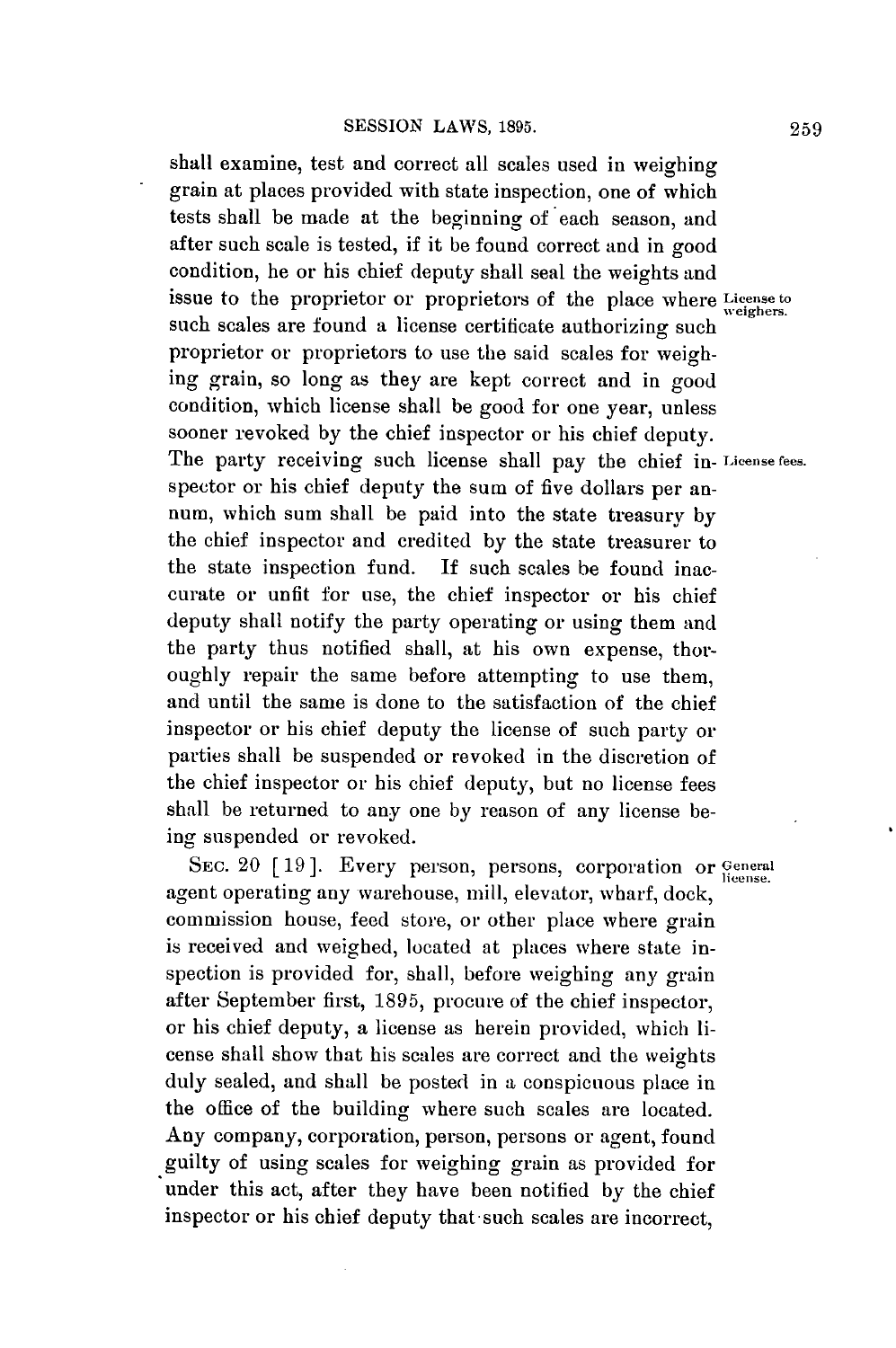or any such person, persons, corporation or agent, who may refuse or prevent the chief inspector or his chief deputy from having free access to their scales in the regular performance of their duty, within the tenor and meaning **enateinfr** of this act, or any such person, persons, corporation or **with scales.** agent, found guilty of tampering with any of such scales, or of rendering false weights, shall forfeit the sum of five hundred dollars for the first offense and one thousand dollars for each subsequent offense, to be recovered before any court having jurisdiction thereof, and shall also pay all costs of prosecution, and his license may be revoked, in the discretion of the chief inspector. The chief inspector shall pay all such forfeitures thus collected into the state treasury, and the same shall be credited to the state inspection fund.

Inspector to **SEC.** 21 [20]. The chief inspector shall procure at the expense of the state, if not already provided, the necessary full set of weights and measures, stamps, scales and beams, which he shall cause to be tried, proved and sealed **by** the state standard, and certified **by** the state treasurer, **by** which he shall test and prove all scale beams, weights and measures within the purport of this act, and shall seal such, when found to be accurate, **by** stamping upon them the letters "Wash." with a seal provided for that purpose.

Weighers, SEC. 22 [21]. No person, persons or corporation operat-<br> *tions* of *ing* any warehouse claystor will wharf doek food stare ing any warehouse, elevator, mill, wharf, dock, feed store, commission house or other places where grain is received subject to state inspection, shall employ any person as weigher who is not competent and acceptable to the chief inspector, or his chief deputy, and who has not received from the chief inspector or his chief deputy a license to weigh grain, and who shall not have taken an oath to faithfully and honestly to perform his duties as such weigher in such form as the state grain commission may prescribe. No fee shall be charged for such license. The said person shall be in the employ and under the control of the person, persons or corporation operating any such warehouse, elevator, mill, wharf, dock, feed store, commission house or other place where grain is received and weighed, subject to state inspection, and shall receive no compensation from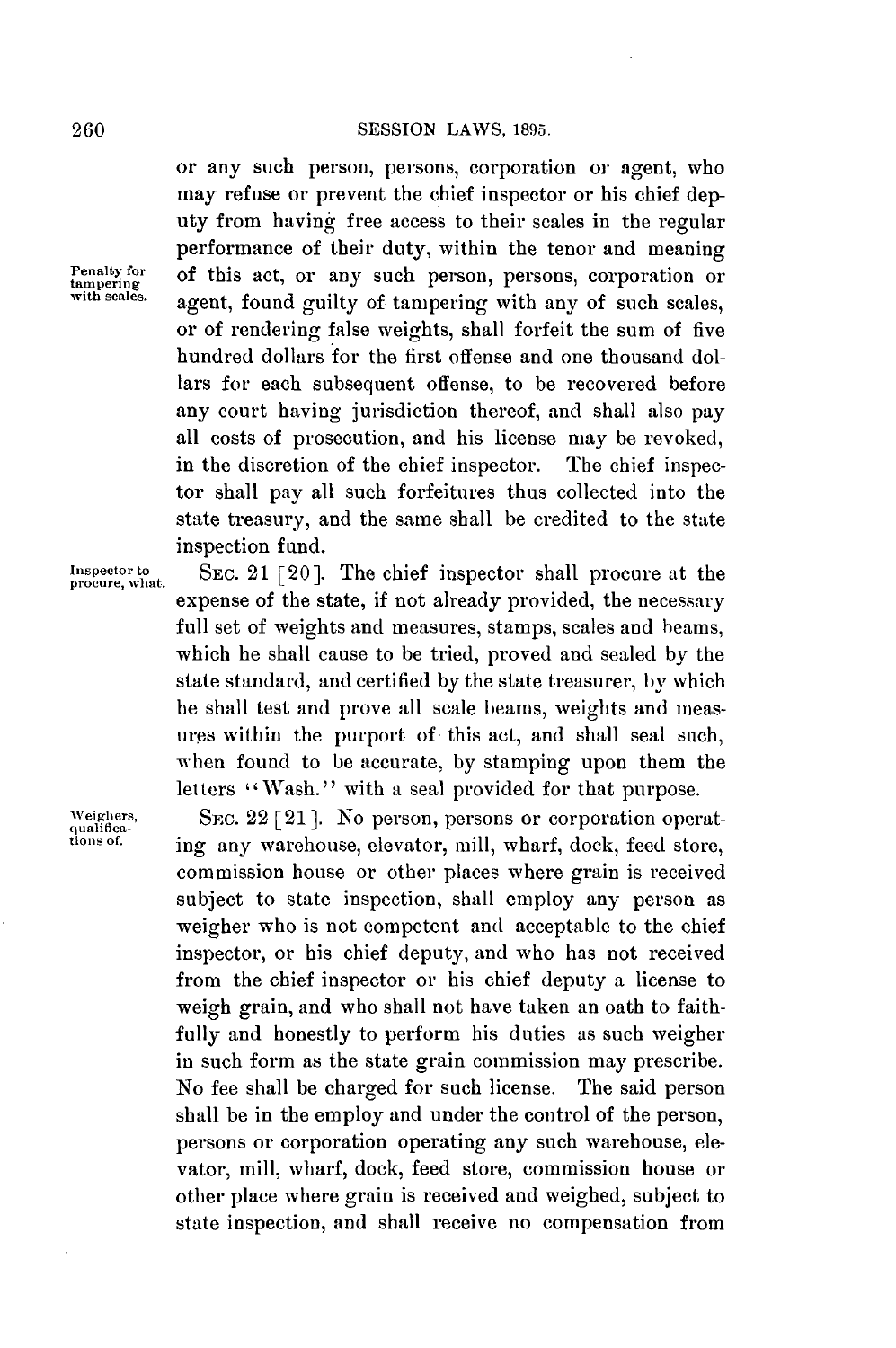the state for services rendered. The agent or manager **of Daily reports.** such warehouse, elevator, mill, wharf, dock, feed store or commission house or other place, as above specified, shall report daily to the chief inspector or his chief deputy the weight of grain in each car received, referring to the car **by** its initial and number, together with the number of sacks if it be sacked grain.

SEC. 23 [22]. In case appeal be taken from any inspect-  $\frac{Demurrence}{when charged}$ or's decision, either while such grain is on the inspection track or after it has been placed at any mill, warehouse, elevator, wharf, dock, feed store, commission house or other place of unloading, no railroad company or common carrier shall, for the space of forty-eight hours after appeal has been made, charge any demurrage on any such cars by reason of not being unloaded, ior shall any switching charge or other charge or charges be put upon any such car **by** any railroad company or common carrier **by** reason of having to remove or re-switch them, provided they are ordered re-switched to the original place they were **by** order of consignor, consignee or agent set for unloading **by** such railroad company or common carrier.

SEc. 24 **[23].** The charges for inspection shall be and **liens.** constitute a lien on the grain so inspected; whenever such grain is in transit the said charges shall be treated as advance charges, to be paid **by** the common carrier in whose possession the grain is at the time of the inspection. Every railroad company or common carrier who handles or **Tespection** carries grain subject to the provisions of this act shall collect of the consignee or agent of the owner or consignor, the inspection charges as fixed **by** the state grain commissioners, and on the first day of each month the said railroad company or common carrier shall pay to the chief inspector or his chief deputy all moneys thus collected, and accompany the said moneys with a statement showing the number of cars handled **by** them, the numbers of cars, where unloaded, the initials of the cars and the amount of fees collected. The chief inspector shall pay all such moneys to the state treasurer, and said moneys shall be credited to the state grain inspection fund.

SEc. **25 [24].** Any company, corporation, person or per-

**261**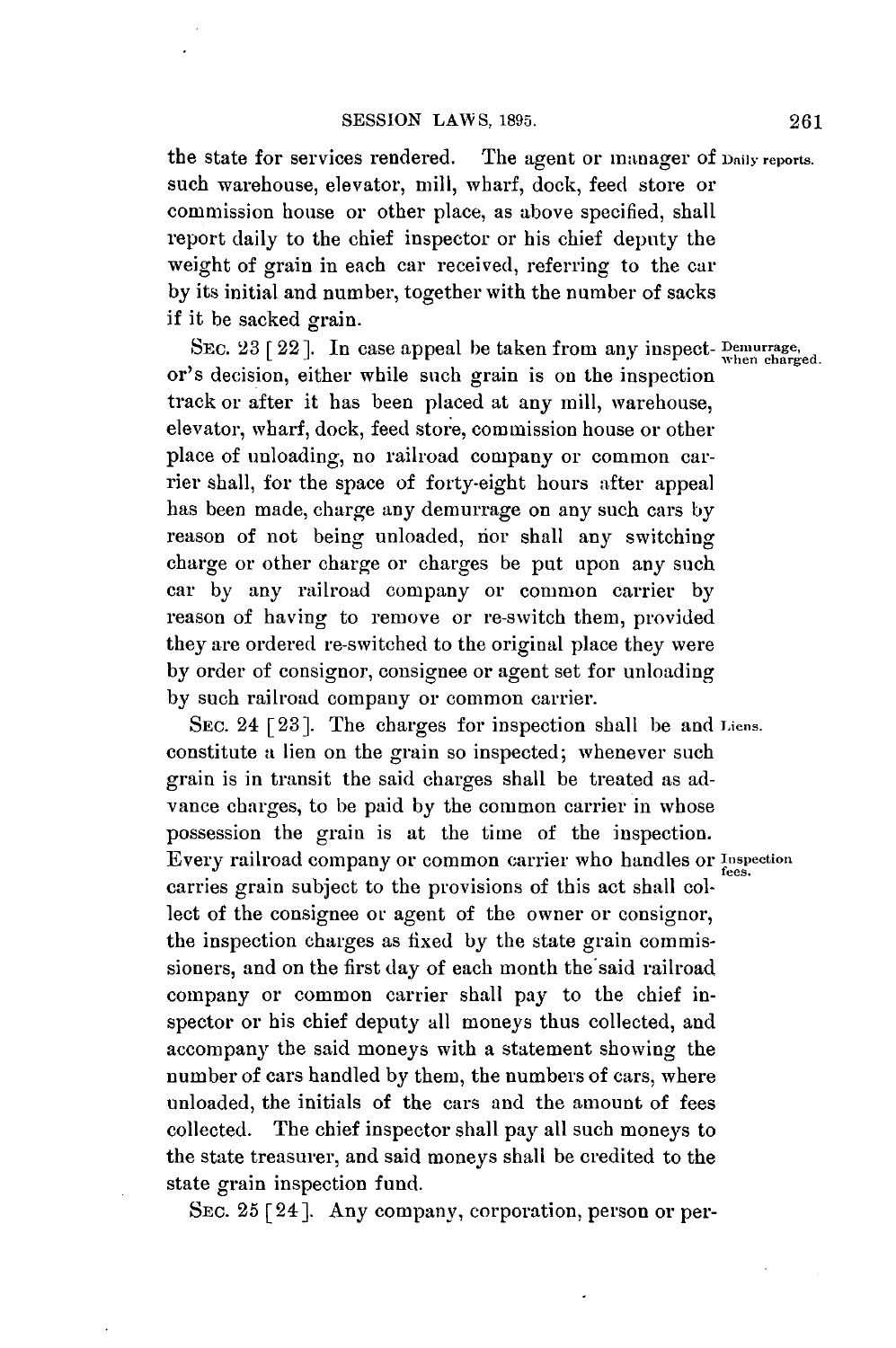#### **2 62 SESSION LAWS, 1895.**

**Piolations, and sons or agent found guilty of in any way tampering with** punishment the inspection of grain as herein provided for, or of switching or unloading the same before it is inspected, or of making false reports or false returns on the same, or of withholding or refusing to pay the prescribed, inspection fee, shall be deemed guilty of a misdemeanor, and on conviction thereof in any court of competent jurisdiction shall be fined not less than five hundred dollars, nor more than five thousand dollars, in the discretion of the court.

general.

Attorney SEC. 26 [25]. The attorney general of the State of Washington shall be ex officio attorney for the chief inspector and the state grain commission, hereinafter provided, and shall give them such counsel or advice as they may from time to time require, and he shall institute and prosecute any and all suits which the chief inspector may deem expedient and proper to institute, and he shall render to the chief inspector and state grain commission all counsel, advice and assistance necessary to carry out the provisions of this act according to the intent and meaning thereof. In all criminal prosecutions against any one for violations of any of the provisions of this act, it shall be the duty of the county attorney of the county in which such prosecution is brought to prosecute the same to a final issue.

State grain SEC. 27 [26]. There is hereby created a commission to be styled "State Grain Commission," to consist of the chief inspector and two other qualified electors of the State of Washington; the decision of a majority of whom shall be considered to be the decision of the commission on all questions arising for their consideration, and the said additional members of said commission shall hold their office for a period of two years and until their successors are appointed and qualified, and who shall be appointed **by** the governor, one of whom shall be of opposite political party to the governor.

**Commission,** SEc. **28 [ 27].** Within thirty days after this act shall take **how created.** effect the governor shall appoint two qualified electors of the State of Washington who, with the chief inspector, shall constitute such commission and who shall hold their office for two years unless sooner removed **by** the governor. Both of said commissioners shall take an oath of office the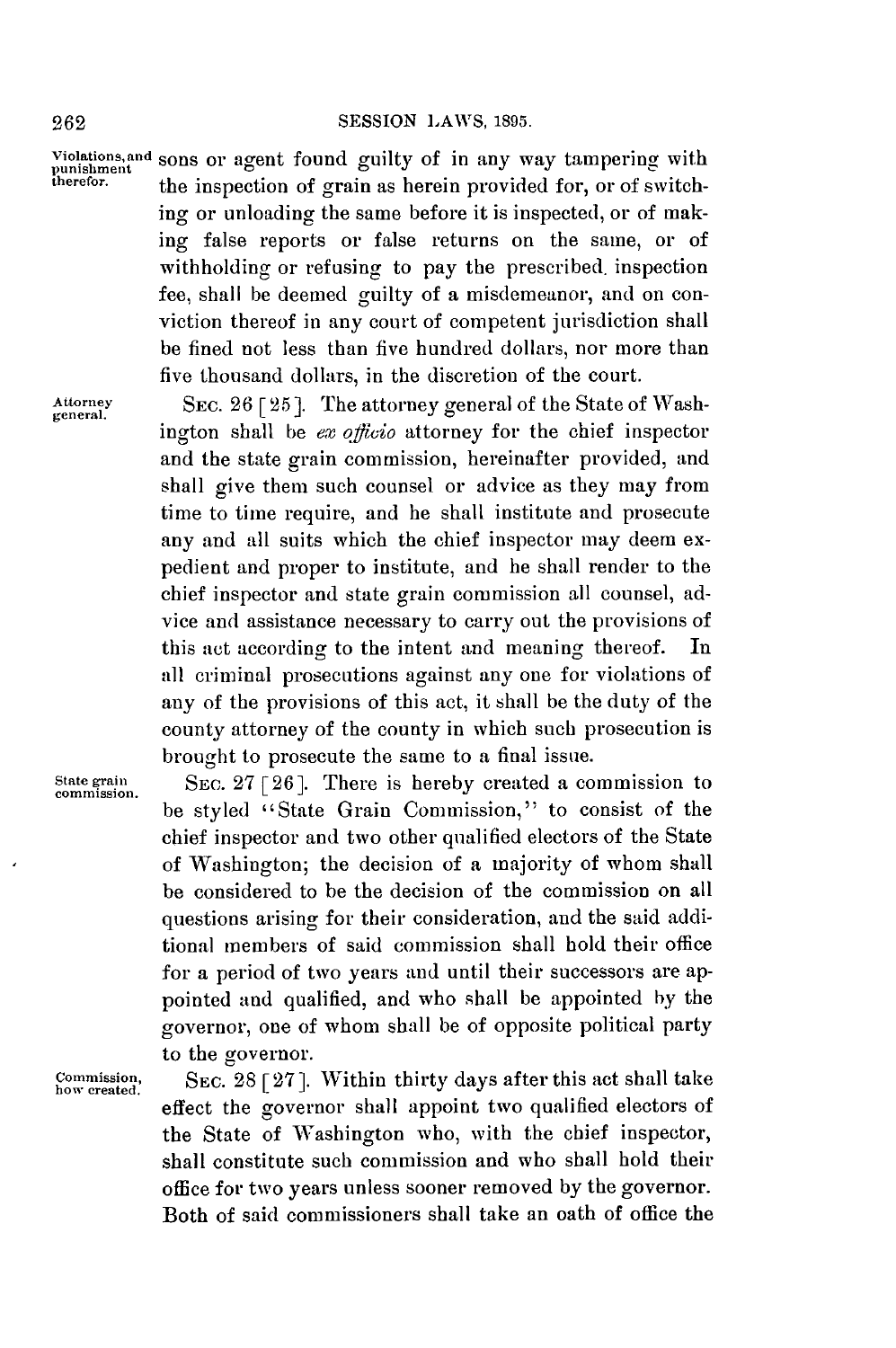same as is required **by** other state officers, and both of them shall be competent and experienced grain men, one of whom shall be a resident of Eastern Washington and prominently identified with grain raising, and the other shall be a resident of Western Washington.

SEC. **29 [28].** The chief inspector shall be *exoffcio* chairman of said commission, and before the 20th day of September of each year the said commission shall **be** called together **by** the chairman at some place within the state, Standards established. and then and there establish standard grades of all grain bought or handled **by** any public warehouse within this state, which shall be known as "Washington grades." The said commission shall also establish the necessary rules and regulations for grading and weighing grain, and shall fix the charges for inspecting and grading grain, and shall make such other rules and regulations as may be necessary for enforcing the regulations of this act or any law of this state in regard to same.

SEC. **30 [29].** The charge for inspecting grain in sacks **Insection** shall not **be** more than seventy-five cents per car for one grade only, and the charge for inspecting grain in bulk shall not **be** more than fifty cents per car, and the said commission shall estimate the cost of carrying out the provisions of this act as nearly as possible and fix the charges accordingly, within the limits herein provided.

SEC. 31 [30]. The said standard grades, charges, rules **Published** and regulations so made and established shall be published **contain**, what. in some daily newspaper in each of the places provided with state inspection under this act each day for a period of seven days, beginning immediately after they are made or established, and it shall be the duty of every warehouseman within this state to apply to and receive of the chief inspector a placard copy of the said standard grades, charges, rules and regulations, which he shall keep posted in a conspicuous place in his office, and which the chief inspector shall furnish free of cost. Said commission may, on the recommendation of the chief inspector, modify such grades, rules and regulations, or establish new ones, and such changes shall be advertised the same as required for the original.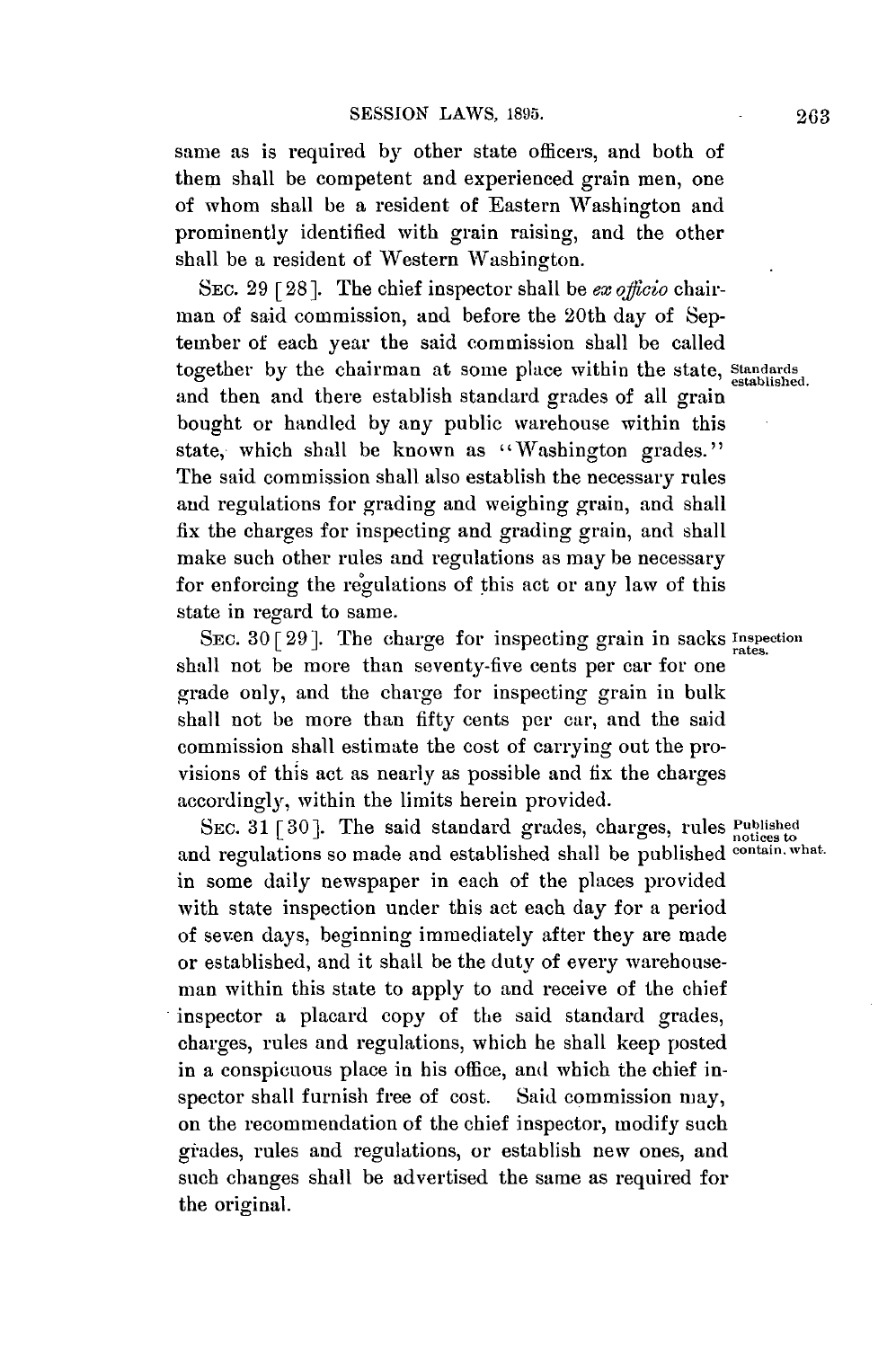Standard sam-<br>ples furnished. SEC. 32 [31]. It shall be the duty of the chief inspector of grain to furnish any elevator or warehouse in this state, or adjoining states, standard samples of grain as established **by** the state grain commission, when requested to do so **by** the proprietor, lessee or manager thereof, at the actual cost of such samples. It shall also be the duty of the chief inspector to advertise the cost to the warehouseman of the said standard samples of grain at the time the said standard grades, charges, rules and regulations are advertised, as herein provided.

Inspector **SEC. 33** [32]. For the purpose of maintaining the grade samples. **of wheat known abroad and in exporting as** "fair, average quality Walla Walla," it shall be the duty of the chief inspector to procure from every part of the State of Washington each season, as soon as it can be done after harvest, samples of the crop of wheat, and after collecting such samples of wheat he shall call a meeting of the state grain commission and they shall make up and establish from the said samples the said grade, which shall be a fair, average mixture of all the club varieties grown in the different sec**commission to** tions of this state. **If** the said state grain commission **confer, when.** deems it expedient they may, in making up and establishing the said grade, meet and confer with like grain authorities in the State of Oregon, or in case there are no such authorities in the State of Oregon, then with the representatives of the leading handlers of grain in the city of Portland, Oregon, and make up and establish, as nearly as possible, the same fair, average quality Walla Walla, which shall be maintained in this state. This section shall not **be** so construed as to interfere with the standard grades of -grain elsewhere provided for in this act.

**Inspection** SEc. 34 **[33].** In case grain is sold for delivery on certificate to **issue, when.** Washington grades, or as "fair, average quality Walla Walla," and to be shipped from places provided with state inspection under this act, the buyer, seller or persons making the delivery may have it inspected out **by** notifying any duly authorized inspector, whose duty it shall be to inspect such grain, and after it is inspected to issue to the buyer, seller or person delivering it, on request, an inspection certificate showing the grade of said grain, and the said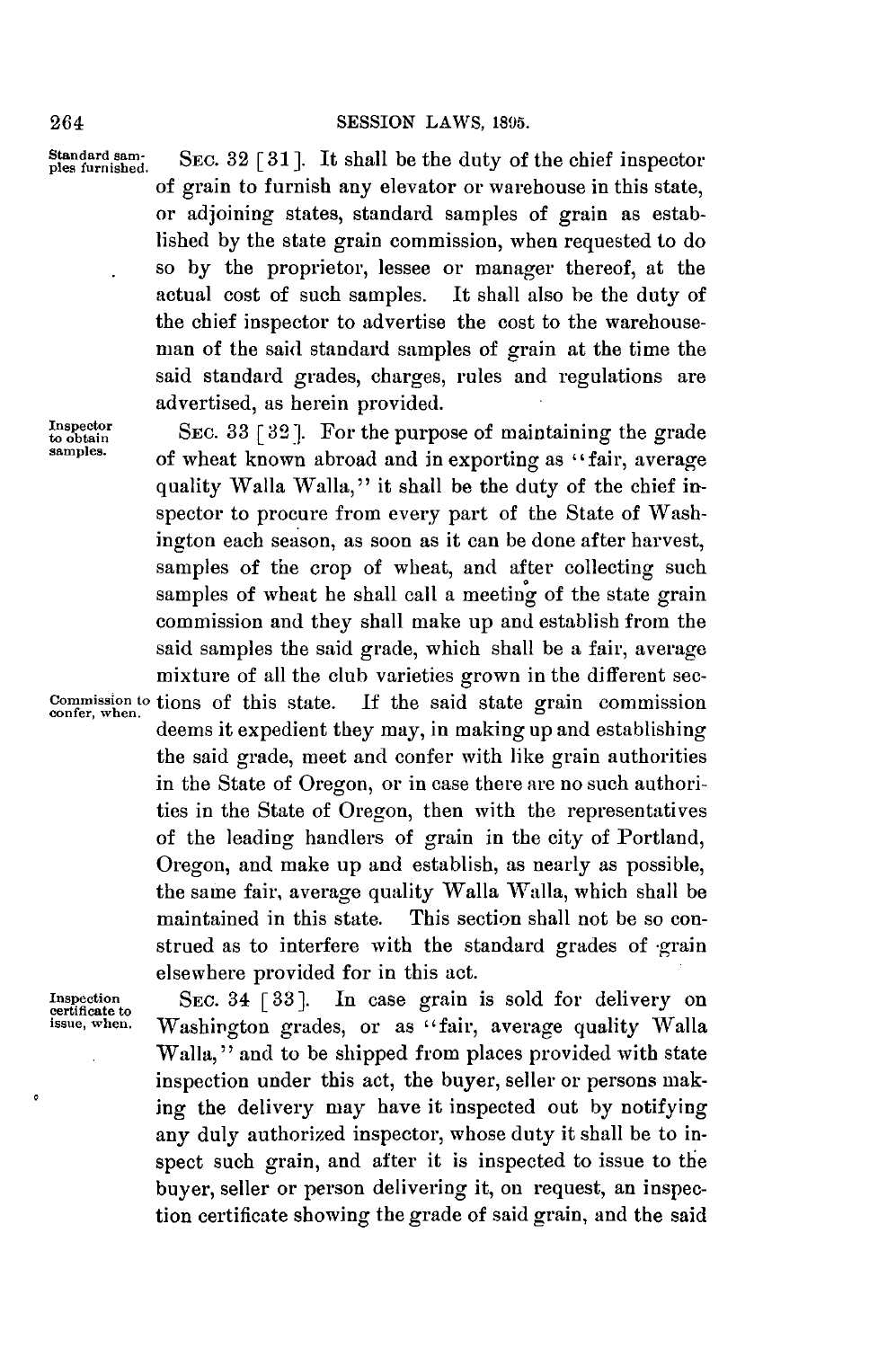inspection shall be final and binding on all concerned. The person or persons calling for the said inspection shall pay for the same inspection fees as follows, viz.: On lots from **10 Fees.** to **50** tons of 2,000 pounds, **5** cents per ton; from **50** to **100** tons, **3** cents per ton; from **100** to **300** tons, 2 cents per ton; from **300** to **1,000** tons, 1 cent per ton; for **1,000** tons or more, one-half of one cent per ton: *Provided, however,* That the above scale of charges must be for a continuous delivery of the lot until completed, and that the chief inspector or the chief deputy may, in his discretion, make the charge for such inspection **50** cents per hour, without reference to the quantity of grain inspected, but in no case shall he make the said charges to exceed the actual cost of the inspectors' time while he is engaged in such work, nor shall any charge be less than one dollar.

SEC. 35 [34]. On all grain shipped by water to any of Water the places for which state inspection is provided under this act, ten tons shall be considered a carload, and the inspection charges shall be fixed accordingly, but no charge on any smaller parcel shall be less than the charge for a carload.

SEc. **35.** The salary of the chief inspector shall be **Salaries.** eighteen hundred dollars per annum, payable in the same manner and out of the same funds that other state officers are paid, and the salary of each of his chief deputies shall be one thousand two hundred dollars per annun. The salary of other deputies shall be eighty-five dollars per month, payable monthly. The chief inspector shall be allowed all necessary transportation expenses incurred in the discharge of his duties under this act, which shall be paid monthly. He shall receive no additional salary for acting as *ex officio* chairman of the commission, but the other two commissioners shall receive fifty dollars each, and necessary traveling expenses, for each meeting of the commission which they attend, when such meeting was duly called **by** the chief inspector, but not more than four such meetings shall be held in any one year.

SEc. **36. All** moneys collected **by** the chief inspector or **Fees, where deposited.** his chief deputies as herein provided shall be paid into the state treasury **by** the chief inspector on or before the **fif-**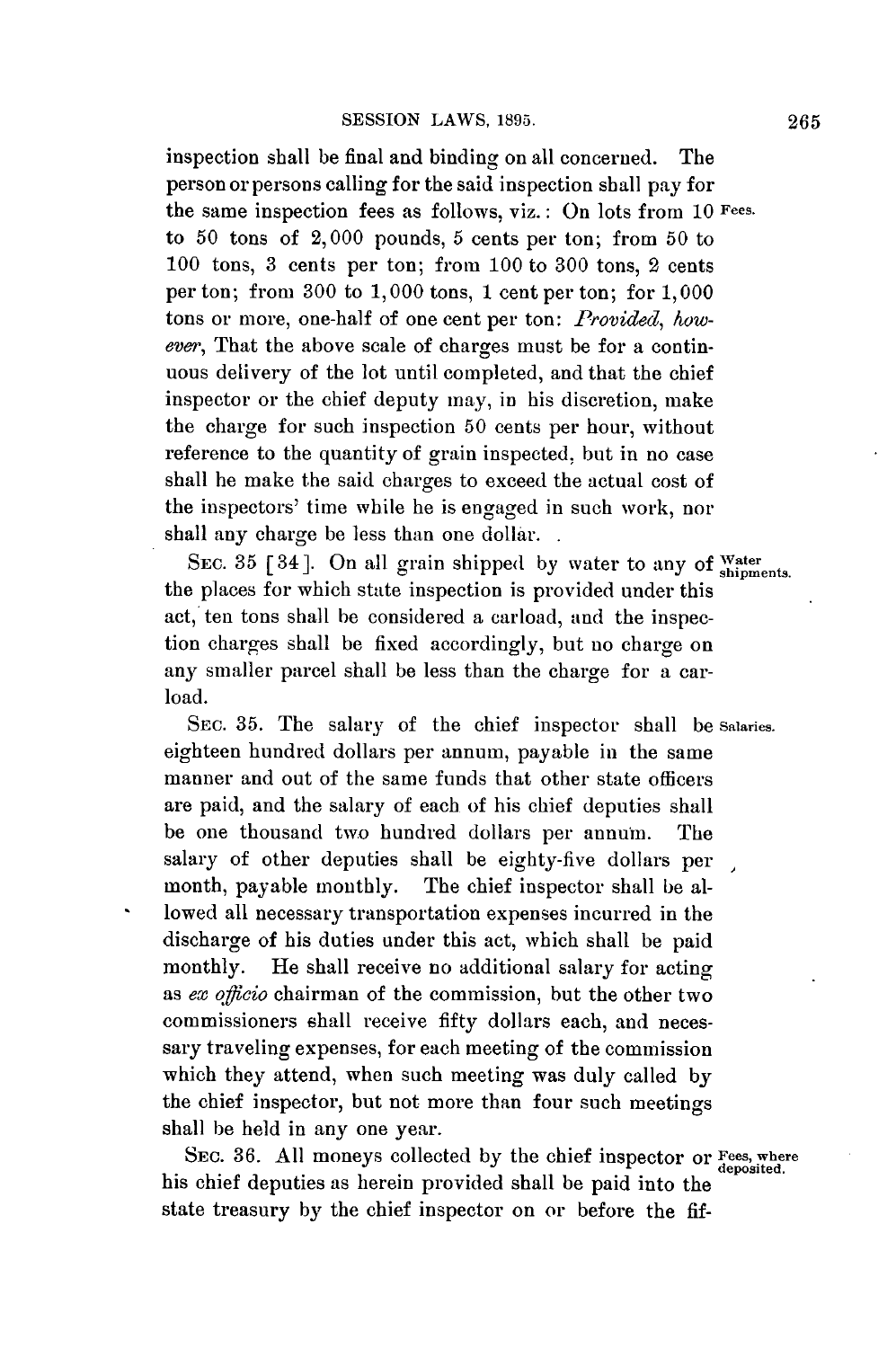teenth day of each month, accompanied with a statement showing from what source collected and the amount of such collections. It shall be the duty of the state treasurer to receive all moneys aforesaid, and to credit the same to the grain inspection fund, and said fund is hereby appropriated for the purpose of carrying out the provisions of this act.

provided for under this act shall be paid out of the grain inspection fund only. No money shall be paid out of said fund except on a warrant issued **by** the state auditor. **All** bills must be approved **by** the chief inspector, and **by** him certified to be correct, and when presented to the state auditor he shall draw a warrant for such amount so certified to on the state treasurer, who shall pay the same out of

**Expenses.** SEc. **37. All** the expenditures and salaries not otherwise **how paid.**

**Expenditures** the grain inspection fund. The expenditures under the income, provisions of this set shall not exceed the rescipts and it

provision is observed.

**Appropriation.** SEc. **38.** The sum of two thousand dollars is hereby appropriated out of any money in the state treasury not otherwise appropriated, which shall be credited to the grain inspection fund, and used to inaugurate and carry into effect the provisions of this act.

provisions of this act shall not exceed the receipts, and it shall be the duty of the grain commission to see that this

Expenses SEC. 39. The chief inspector and his chief deputies shall be allowed offices and office furniture and expenses incidental thereto, and also all necessary tools and appliances necessary to carry out the provisions of this act.

Violations, SEC. 40. Any railroad company or common carrier and and penalties<br>
and penalties<br> **And PERSON CONSUMERTY** CONDUCT OF **PRIMERS** every officer, agent or employé of any railroad company or common carrier, and every person, persons, corporation, company or agent, who shall violate any of the provisions of this act for which penalties are not specifically provided in the various sections thereof, shall, upon conviction, be fined and pay a sum not less than three hundred dollars nor more than five thousand dollars for each offense.

 $\overline{a}$ 

Prosecutions, SEc. 41. **All** such prosecutions shall be in the name of **how instituted.** the State of Washington, and may be instituted in any county in this state where such violations occur. **All** suits to inflict penalties or to collect or recover fees, fines or